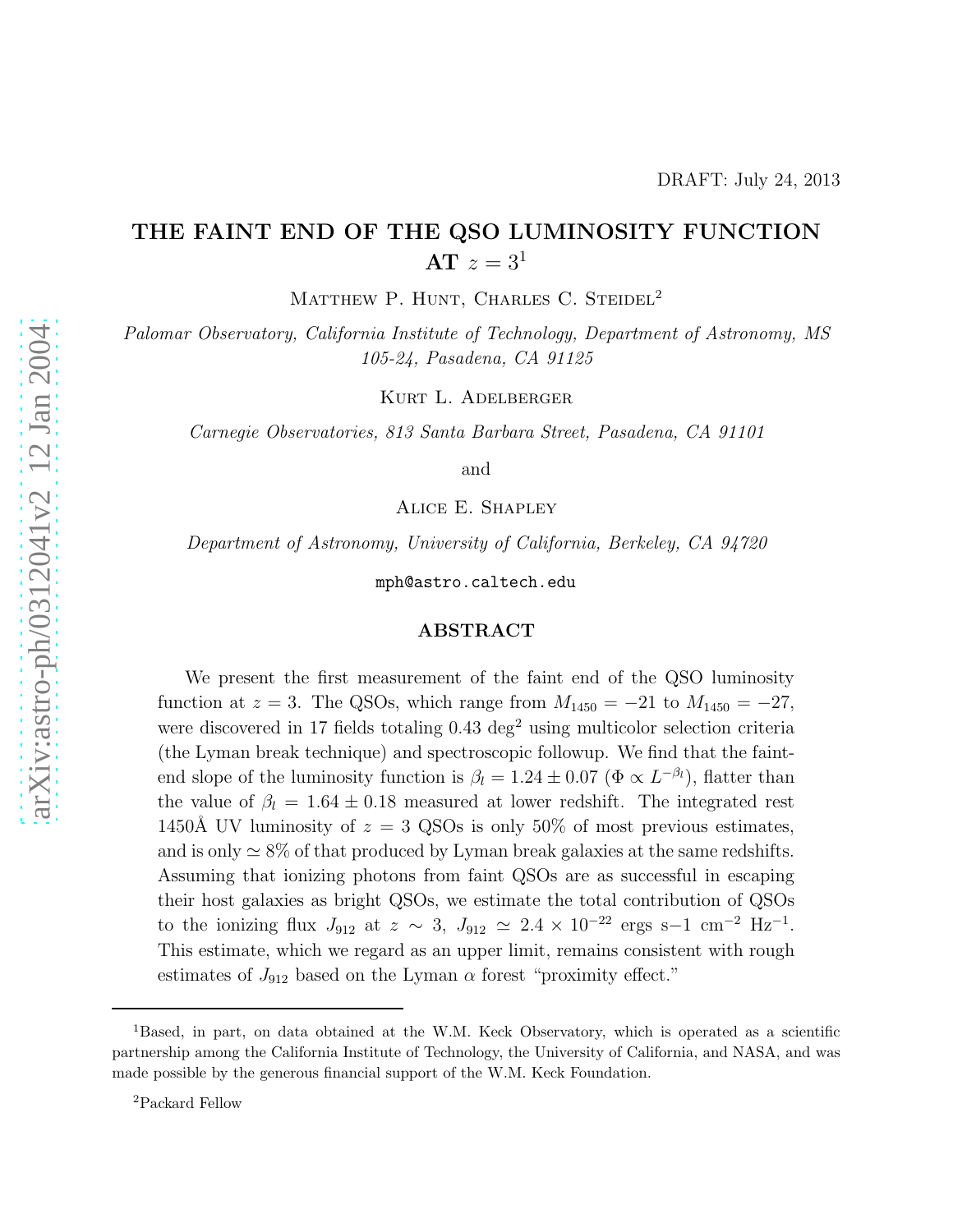# 1. Introduction

The QSO luminosity function (LF) at high redshifts provides important constraints on the ionizing UV radiation field of the early universe. Until now, however, the faint end of the QSO LF has not been measured at high redshift. Instead, low-redshift measurements of the faint end were combined with high-redshift measurements of the bright end to estimate the entire LF at high redshift. Various models of LF evolution have been proposed; for example, a model proposed by Pei (1995) consists of a double power law (Boyle et al. 1988) whose bright- and faint-end slopes are independent of redshift, and whose power-law break  $L_z(z)$  comes at a luminosity which is proportional to a Gaussian in z, with a maximum near  $z_{\star} = 2.75$  and  $\sigma = 0.93$  redshift. This model is representative of "pure luminosity evolution" models, as the overall normalization and the power-law slopes are independent of redshift. While pure luminosity evolution has been shown to work well at  $z < 2.3$  (Boyle et al. 1988, 2000), there is now evidence that it is insufficient at high redshift; for example, SDSS results demonstrate that the bright-end slope is flatter at  $z > 3.6$  than in the local universe (Fan et al. 2001b). The luminosity of the power law break and the faint-end slope have not been measured at high redshifts prior to the survey presented here.

We have made the first direct measurement of the faint end of the QSO LF at high redshift, using a sample of 11 faint  $z \sim 3$  QSOs discovered in a survey for Lyman break galaxies. Figure 1 illustrates the depth of this survey relative to previous  $z = 3$  QSO surveys and demonstrates that the vast majority of the total QSO UV luminosity arises from QSOs bright enough to be included in this survey.

Throughout this paper, the term "QSO" is used to describe all broad-lined AGN without imposing the traditional  $M_B < -23$  luminosity cutoff. Spectral properties of such objects are essentially the same across at least two decades of luminosity (Steidel et al. 2002), thus we find no reason to impose such a cutoff. In Section 2, we will present an overview of the survey parameters and photometric criteria for candidate selection. In Section 3, we will describe our measurements of photometric and spectroscopic completeness, and our calculation of the survey effective volume. The QSO luminosity function will be presented in Section 4, followed by a discussion of its implications for the UV radiation field in Section 5.

### 2. Survey information

The Lyman break technique has proved to be a successful and efficient means of photometrically identifying star-forming galaxies and AGN at  $z = 3$  (Steidel et al. 2003). Similar multicolor approaches have been used in previous, shallower surveys for high-redshift QSOs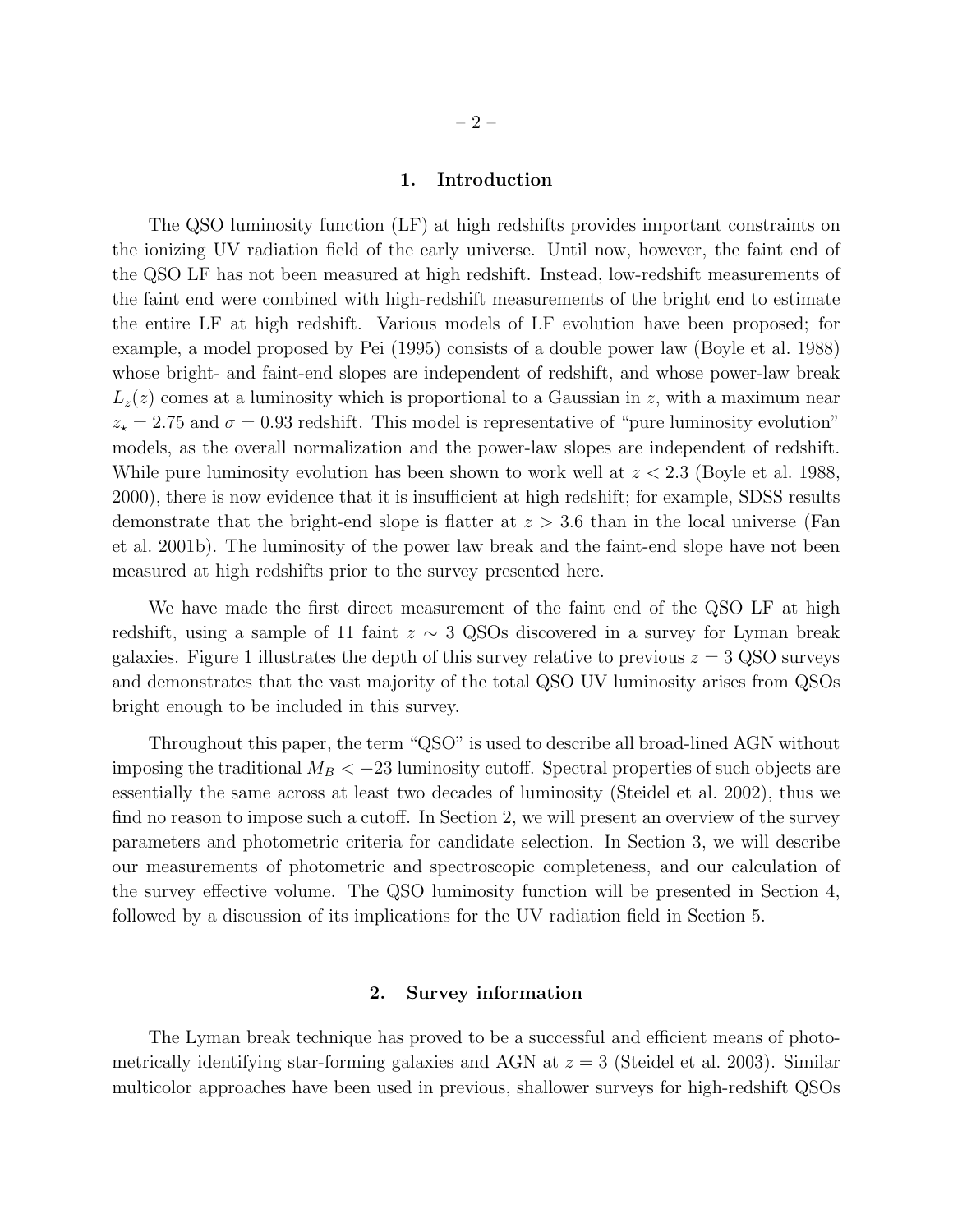with good success (e.g. Koo et al. 1986; Warren et al. 1991; Kennefick et al. 1995). Survey

fields were imaged in  $U_n$  (effective wavelength 3550 Å), G (4730 Å), and R (6830 Å) filters (Steidel & Hamilton 1993). A star-forming galaxy at  $z = 3$  will have a Lyman break in its SED that falls between the  $U_n$  and G filters, resulting in a  $U_n - G$  color that is substantially redder than its  $G - \mathcal{R}$  color. Objects meeting the following photometric criteria were selected as candidate  $z = 3$  galaxies:

$$
\mathcal{R} > 19 \tag{1}
$$

$$
\mathcal{R} \quad < \quad 25.5 \tag{2}
$$

$$
G - \mathcal{R} < 1.2 \tag{3}
$$

$$
G - \mathcal{R} + 1.0 < U_n - G \tag{4}
$$

At  $z = 3$ , the intergalactic medium provides sufficient opacity to also select many QSOs with this technique even if their intrinsic SED lacks a strong Lyman break. The details are addressed in Section 3.

The LBG survey fields used for this study cover  $0.43 \text{ deg}^2$  in 17 fields, which are discussed in detail in Steidel et al. (2003). A composite spectrum and other information relating to the 13 QSOs discovered in the survey have already been published (Steidel et al. 2002). Two of these QSOs satisfied earlier versions of the photometric criteria, but do not satisfy the final versions listed above, and have been excluded from this paper's results. The sample discussed in this paper, therefore, comprises 11 QSOs.

# 3. Sensitivity to QSOs

#### 3.1. Photometric completeness

The intrinsic  $U_n-G$  and  $G-\mathcal{R}$  colors of QSOs depend primarily on the spectral index of their continuum and their Lyman- $\alpha+N$  V equivalent width. To measure the distribution of intrinsic colors (i.e. without the effects of measurement error), we produced a template QSO spectrum consisting of 59 QSOs studied by Sargent et al. (1989, hereafter SSB). These QSOs were discovered using objective prism techniques and are not expected to have significant selection biases in common with multicolor selection techniques. The SSB QSOs are about 100 times brighter than LBG survey QSOs, but a comparison of the SSB and LBG composite spectra suggests that the two populations are sufficiently similar that using the SSB composite as a template is satisfactory (Steidel et al. 2002). An average intergalactic absorption spectrum was used to absorption-correct the template using the model of Madau (1995), and portions of the spectrum having poor signal-to-noise were replaced with a power-law fit to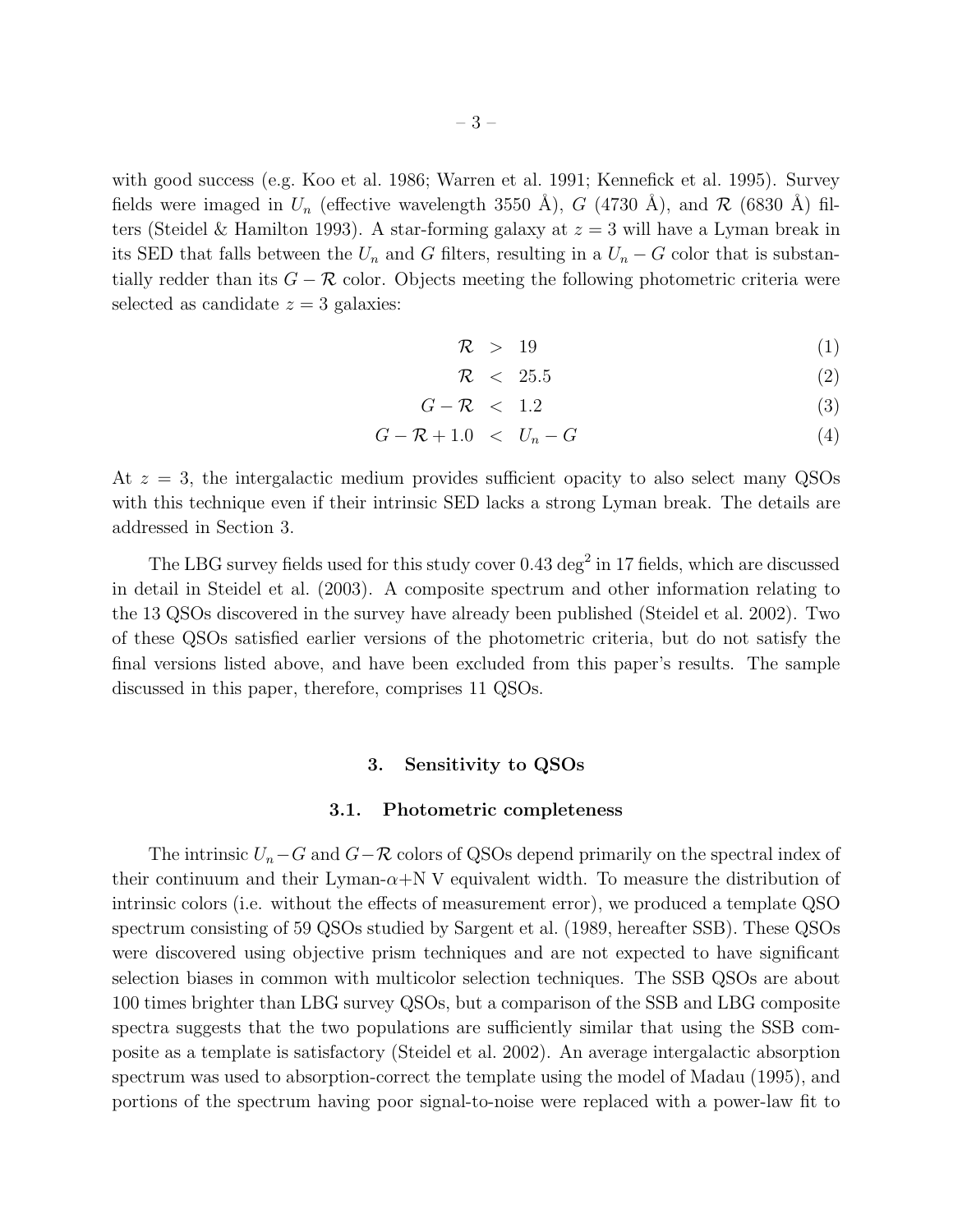the continuum.

The template spectrum was repeatedly altered to have continuum slopes and Lyman- $\alpha$ equivalent widths drawn from the Gaussian distributions described in Table 1, a compromise between the results of Vanden Berk et al. (2001), Fan et al. (2001a), and our SSB template. Each altered spectrum was redshifted to 40 redshifts spanning  $z = 2.0$  to  $z = 4.0$ . Intergalactic absorption was added by simulating a random line-of-sight to each QSO with absorbers distributed according to the MC-NH model of Bershady et al. (1999). (For comparison, an average intergalactic extinction curve (Madau 1995) was also employed. The results were not significantly different.) The spectrum was then multiplied by our filter passbands to produce a distribution of intrinsic colors which reflects the QSO population.

These colors were used to place artificial QSOs into the survey images. 5000 QSOs drawn uniformly from the redshift interval  $2.0 < z < 4.0$  and apparent magnitude interval  $18.5 < \mathcal{R} < 26$  were simulated in each of the 17 survey fields. The apparent magnitude interval is 0.5 magnitudes larger than the selection window on each end, in order to allow measurement errors to scatter objects into the selection window. The artificial QSOs added to an image were given radial profiles matching the PSF of that image (i.e. they were assumed to be point sources). This assumption has little practical effect, because even galaxies are barely resolved at  $z = 3$ , and no morphological criteria were applied to candidates during the LBG survey. The images were processed using the same modified FOCAS (Jarvis & Tyson 1981) software which was used for the actual candidate selection, and the observed colors of the simulated objects were recorded. The intrinsic QSO color distribution was thus transformed to an observed color distribution. Figure 2 shows the fraction of simulated QSOs that meet the photometric selection criteria as a function of redshift. As a consistency check, the curve shown was multiplied by  $\int \Phi(L, z) dL$  to reflect the underlying redshift distribution of QSOs, and compared to the distribution of QSOs discovered in this survey, using a Kolmogorov-Smirnov test. The result was  $P = 0.49$  using the Pei (1995) LF, and

Table 1. The mean and sigma of the Gaussian distributions used for simulating the colors of QSOs (see section 3.1). The C IV equivalent width was scaled in proportion to that of  $Ly\alpha+N$  V in order to maintain the template's original line ratio.

| Parameter                 | Mean | Sigma |
|---------------------------|------|-------|
| Continuum slope $(F_\nu)$ | 0.46 | 0.30  |
| $EW(Ly\alpha+N V)$ (Å)    | 80 O | 20.0  |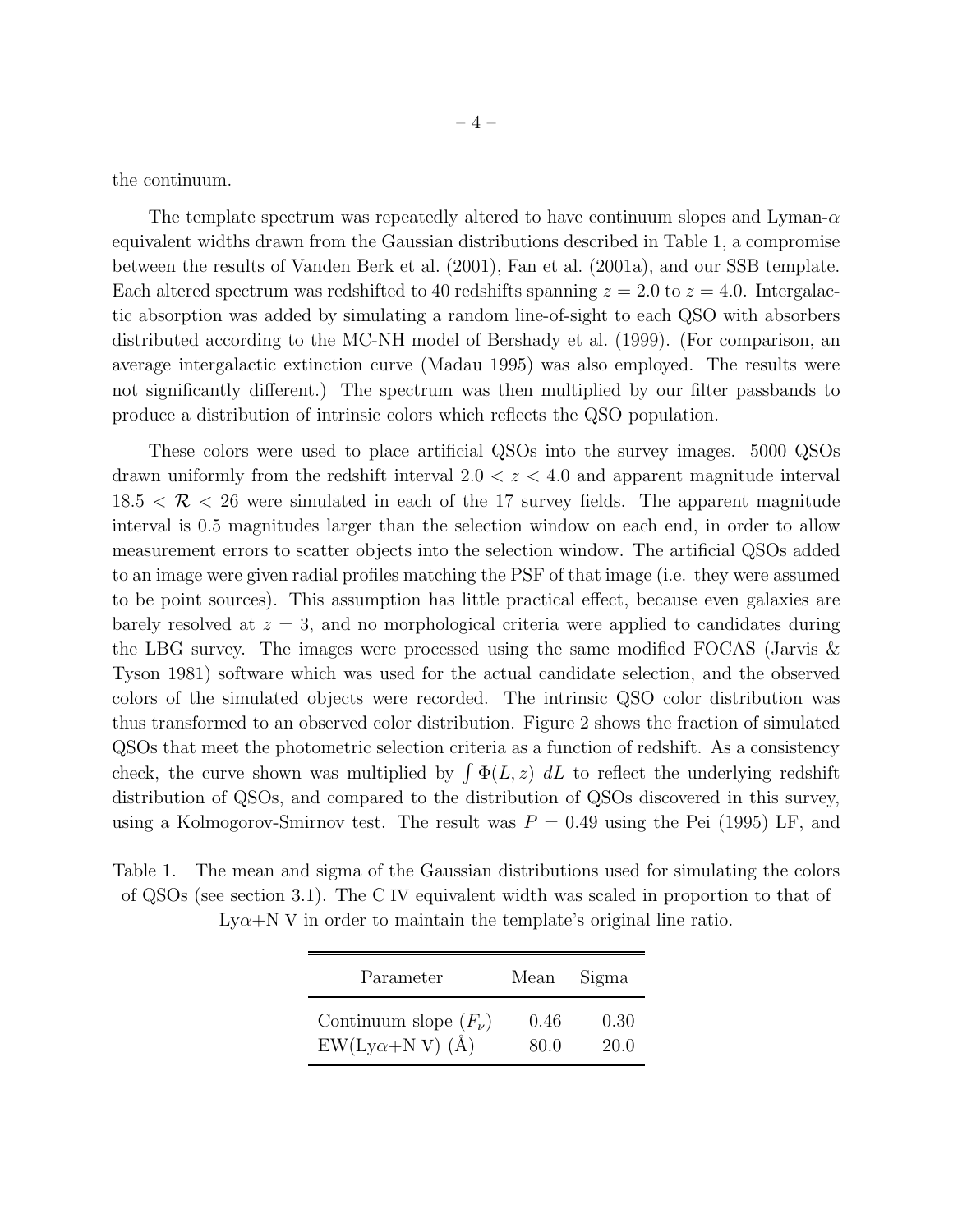$P = 0.45$  using the LF shape measured in Section 4, indicating consistency between the expected and actual distribution of QSO redshifts.

#### 3.2. Spectroscopic completeness

With the observed color distribution, we can measure the fraction of QSOs which meet the LBG color criteria as a function of absolute magnitude and redshift. In order to determine the effective volume of the survey, it is also necessary to know the probability of a photometric candidate being observed spectroscopically. At faint apparent magnitudes ( $\mathcal{R} > 23$ ), there were 2,289 candidates in the 17 fields, enough to measure the spectroscopic observation probability as a function of  $(\mathcal{R}, G - \mathcal{R})$ . The photometric candidates were divided into bins in  $(\mathcal{R}, G - \mathcal{R})$  parameter space, using an adaptive bin size which increases resolution where the parameter space is densely filled with candidates. The probability of spectroscopic observation was measured for each bin.

At  $\mathcal{R}$  < 23, there are too few photometric candidates to obtain an accurate measurement of the selection probability. However, at these apparent magnitudes, candidates with relatively blue  $G-\mathcal{R}$  were likely to be QSOs and hence were nearly always observed spectroscopically. Candidates with red  $G - \mathcal{R}$  were likely to be stellar contaminants, and were less likely to be observed. Hence we have estimated the probability of spectroscopic observation to be unity for candidates with observed magnitudes  $\mathcal{R}$  < 23 and  $G - \mathcal{R}$  < 1, and 0.5 for candidates with  $\mathcal{R}$  < 23 and  $G - \mathcal{R} > 1$ . The results are insensitive to the latter value because the observed colors of QSOs are rarely observed to be so red.

We assume that any spectroscopically observed QSO will be identified as such and a redshift obtained, since our spectroscopic integration times were chosen so that we could often identify faint LBGs using their absorption lines (typically 90 minutes using Keck– LRIS). Because QSOs have strong, distinctive emission lines they are easily identifiable even at the faintest apparent magnitudes in the survey  $(\mathcal{R} = 25.5)$ .

# 3.3. Effective volume of the survey

For comparison with other work, e.g. SDSS, we wish to measure the QSO luminosity function with respect to 1450 Å rest frame AB absolute magnitude  $(M_{1450})$ . At any given redshift in this study, we estimate an object's apparent magnitude  $m_{1450}$  as a linear combination of its  $\mathcal R$  and  $G$  magnitudes. A small redshift-dependent correction, derived from our simulations of QSO colors, was then made to the value. This correction, typically of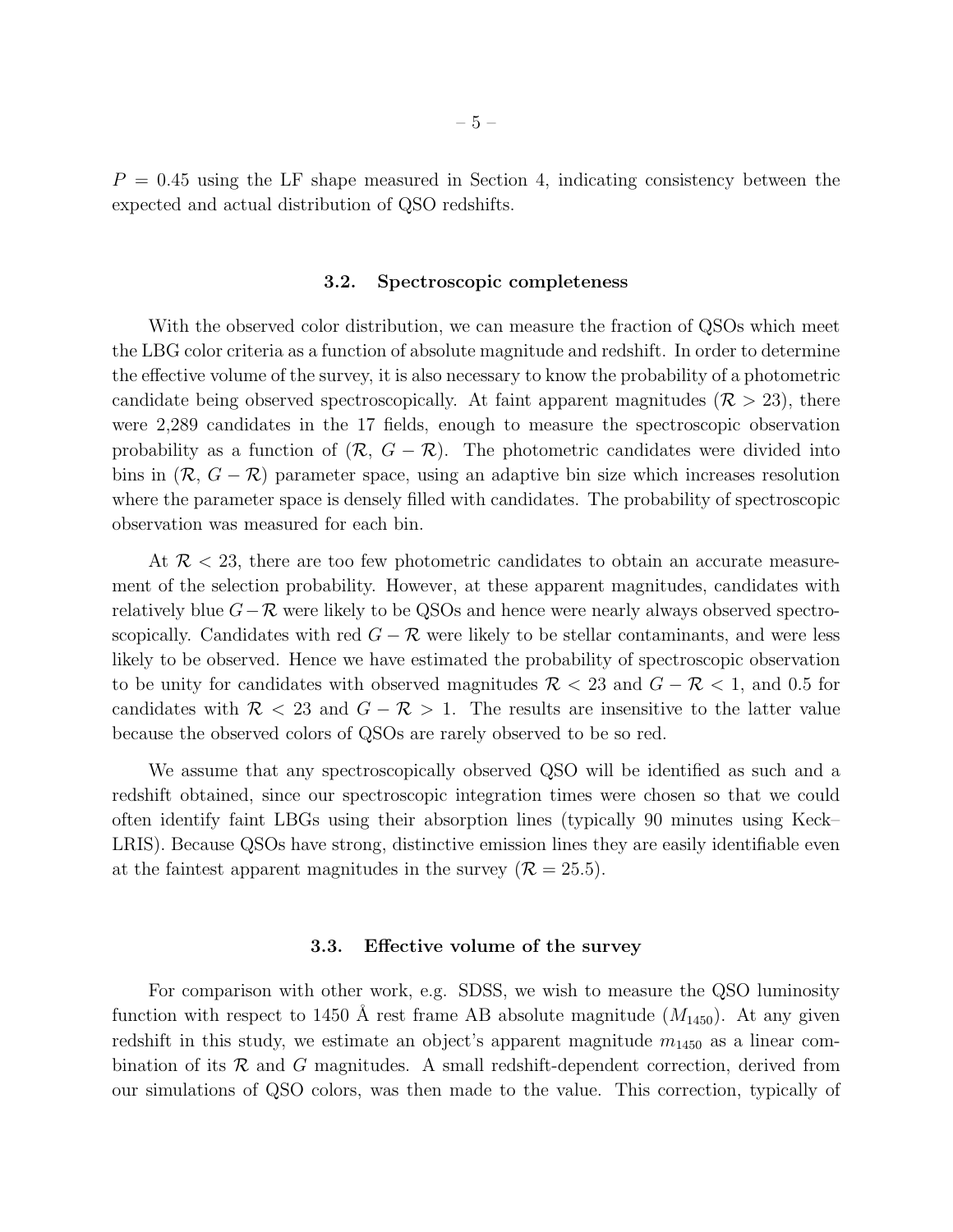order 0.25 mag, accounts for Ly- $\alpha$  emission in G, Ly- $\alpha$  forest absorption, and similar effects. If we denote by  $f_{\text{phot}}(m_{1450}, z)$  the probability that a QSO of apparent 1450 Å rest frame AB magnitude  $m_{1450}$  and redshift z will have observed colors and magnitudes that meet the selection criteria for LBGs, and we denote by  $f_{\rm spec}(m_{1450}, z)$  the fraction of such candidates that will be observed spectroscopically, we can measure the effective volume of the survey as a function of absolute magnitude,

$$
V_{\text{eff}}(M) = \int_{\Omega} \int_{z=0}^{z=\infty} f_{\text{phot}}(m_{1450}(M, z), z) f_{\text{spec}}(m_{1450}(M, z), z) \frac{dV}{dz d\Omega} dz d\Omega \tag{5}
$$

where  $m_{1450}(M_{1450}, z)$  is the apparent magnitude corresponding to absolute magnitude  $M_{1450}(\mathcal{R}, G, z)$ ,  $Ω$  is the solid angle of the survey, and  $dV/dz dΩ$  is the co-moving volume element corresponding to a redshift interval dz and solid angle  $d\Omega$  at a redshift z and using an assumed cosmology. This approach is explained in detail by Adelberger (2002). For this measurement of the LF, we averaged  $V_{\text{eff}}$  over bins 1 mag in width.

# 4. The luminosity function

Having measured the effective volume of the survey as a function of absolute magnitude, we can place points on the QSO luminosity function simply by placing the observed QSOs in absolute magnitude bins and dividing by the effective volume of the survey at that absolute magintude. A plot of the luminosity function is shown in Figure 3. The vertical errorbars indicate 1-sigma confidence intervals reflecting the Poisson statistics due to the number of  $QSOs$  in the bin. The uncertainty in  $V_{\text{eff}}$  is not reflected, as the Poisson statistics dominate (e.g. there is only 1 QSO in the faintest bin, where imprecisions in photometry lead to the greatest  $V_{\text{eff}}$  uncertainty). The horizontal errorbars indicate the rms width of the bin, weighted according to the effective volume and expected luminosity function (Pei 1995) as a function of absolute magnitude; for a bin centered on  $M = M_0$  and 1 magnitude wide, the position of the point and its errorbar width are given by

$$
\langle M \rangle = \frac{\int_{M_0 - 1/2}^{M_0 + 1/2} M V_{\text{eff}}(M) \Phi(M) dM}{\int_{M_0 - 1/2}^{M_0 + 1/2} V_{\text{eff}}(M) \Phi(M) dM}
$$
(6)

$$
\sigma_M = \left( \frac{\int_{M_0 - 1/2}^{M_0 + 1/2} (M - \langle M \rangle)^2 V_{\text{eff}}(M) \Phi(M) dM}{\int_{M_0 - 1/2}^{M_0 + 1/2} V_{\text{eff}}(M) \Phi(M) dM} \right)^{1/2}
$$
(7)

where  $\Phi(M)$  is the  $z = 3$  luminosity function of Pei (1995); as both the Pei LF and the observed points are quite flat at these magnitudes, this calculation is insensitive to the precise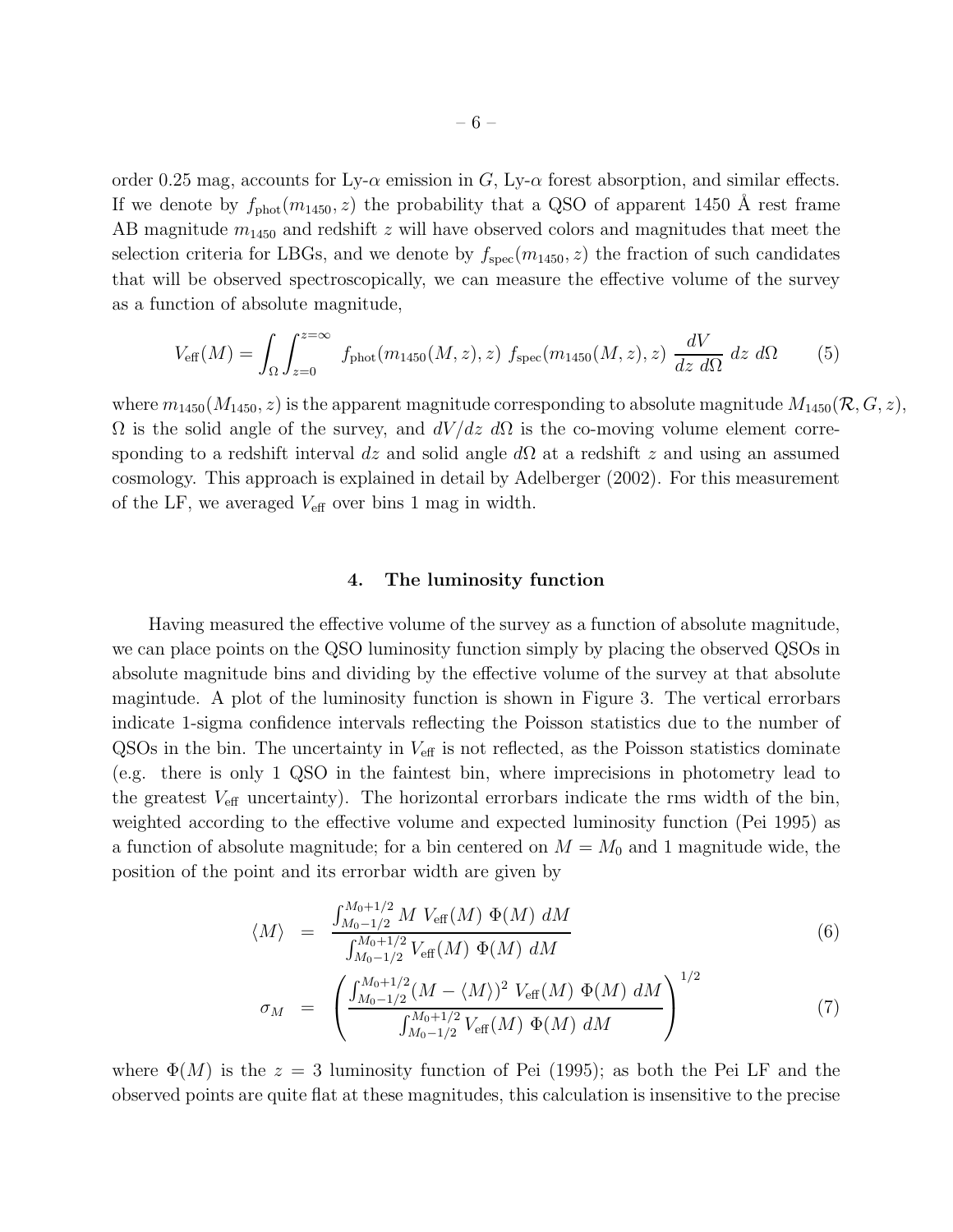slope assumed for  $\Phi(M)$ , and retroactively trying our fitted value has no significant effect on the results. An  $\Omega_m = 1$ ,  $\Omega_{\Lambda} = 0$ ,  $h = 0.5$  cosmology has been assumed for comparison with previous work.

Comparison with the other points shown in Figure 3 suggests that our results are largely consistent with previous measurements (Wolf et al. 2003; Warren et al. 1994; Fan et al. 2001b) in the region of overlap. The shape of the LF near the power law break is somewhat unclear, and our present sample is unable to resolve this issue. The total luminosity of the LF is quite sensitive to the location of the break. A shallower, wide-field survey using identical LBG techniques is nearing completion (Hunt et al. 2004), and should better constrain the  $-27 < M_{1450} < -24$  portion of the luminosity function.

The observed faint-end slope appears to be considerably flatter than  $\beta_l = -1.64$  used by Pei (1995). The Pei  $z = 3$  LF is shown as the solid curve in Figure 3. In order to quantify the difference, we have fit the double power law of Boyle et al. (1988), identical in form to that used by Pei,

$$
\Phi(L, z) = \frac{\Phi_{\star}/L_z}{(L/L_z)^{\beta_l} + (L/L_z)^{\beta_h}},
$$
\n(8)

where  $\beta_l$  and  $\beta_h$  are the faint- and bright-end slopes, respectively,  $L_z(z)$  is the luminosity of the power-law break, and  $\Phi_{\star}$  is the normalization factor. We have combined our data with those of Warren et al. (1994) to fit the entire luminosity function. The SDSS data plotted in Figure 3 were excluded because they were measured at  $z > 3.6$ , and the authors have demonstrated redshift evolution in the bright-end slope. Given the relatively small number of data points and large errorbars, fits for the four parameters  $(L_z, \Phi_\star, \beta_l, \beta_h)$  are degenerate. We have therefore assumed that the Pei (1995) luminosity evolution model still holds, and adopted the same values for  $L_z$  and  $\Phi_{\star}$ . A weighted least-squares fit for  $\beta_l$  and  $\beta_h$  was performed, and the measured faint-end slope was  $\beta_l = 1.24 \pm 0.07$ . The measured bright-end slope was  $\beta_h = 4.56 \pm 0.51$ , but in addition to the large uncertainty, this parameter is highly degenerate with the assumed parameters  $L_z$  and  $\Phi_{\star}$ , and is very sensitive to the brightest data point. Likewise, the errorbars for the faint-end slope are smaller than they would be for a general four-parameter fit. The reduced  $\chi^2$  for the fit is 1.12. This fit for the luminosity function is shown as a dashed curve in Figure 3.

A possible explanation for the flat faint–end slope is that we have overestimated our completeness at the faint end, by failing to identify the AGN signatures in faint QSOs, perhaps because faint AGN might be overwhelmed by the light from their host galaxies. We do not believe this to be the case, for several reasons. First, in no case have we observed "intermediate" cases of star forming galaxies with broad emission lines superposed. In con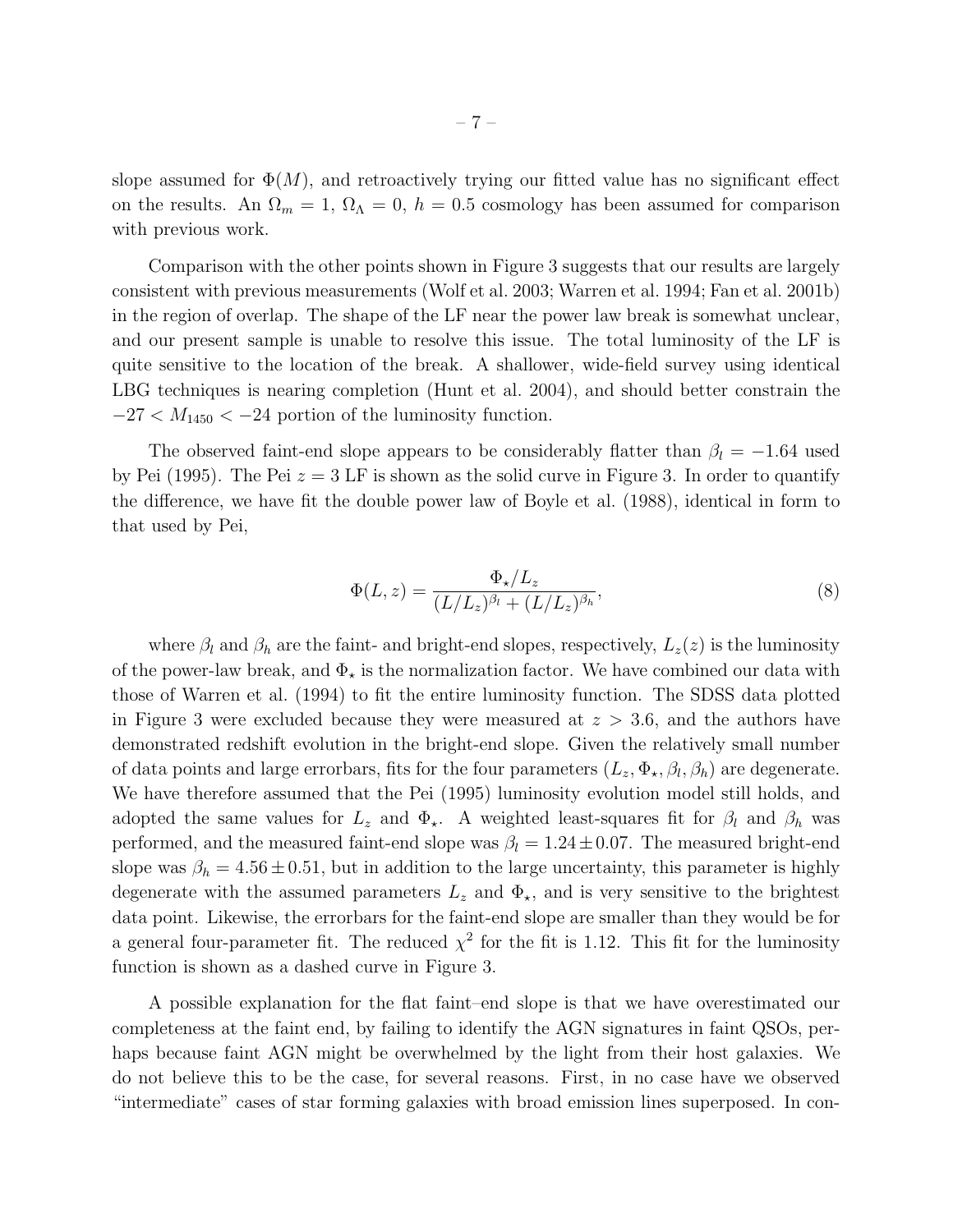trast to virtually all LBG spectra (Shapley et al. 2003), we do not see interstellar absorption lines in any of the spectra of broad-lined objects at  $z \sim 3$ . However, perhaps the strongest argument comes from examining the spectral properties of identified  $z > 2.5$  X-ray sources in the 2 Ms catalog for the Chandra Deep Field North and other very deep X-ray surveys. If it were common for AGN to be overwhelmed by their host galaxies, there would be a significant number of faint X-ray sources with spectra that resemble those of ordinary star forming galaxies. To date, virtually all published spectra of objects identified in the redshift range of interest have obvious AGN signatures in their spectra, whether they are broad-lined or narrow-lined AGN.

We can also directly compare the Barger et al. (2003) CDF–N catalog with our own color-selected catalog in their region of overlap, with the following results: There are 2 AGN (1 narrow-lined, 1 QSO) which are detected by Chandra and also discovered in the LBG survey; there are 2 QSOs which are detected by *Chandra* but did not have LBG colors in our survey (one of which does have LBG colors in more recent photometry); and there is 1 QSO detected by Chandra which has LBG colors but is slightly too faint for inclusion in our survey. These results are consistent with our overall completeness estimates, which are approximately 50% over the range of redshifts considered. In addition, there is a narrow-lined AGN ("HDF–oMD49") discovered in the LBG survey which is detected in the Chandra exposure (Steidel et al. 2002) at a level below the limit for inclusion in the main catalog (Alexander et al. 2003); another identified narrow-lined AGN at  $z = 2.445$ has no *Chandra*-detected counterpart. Of the 84 objects with  $2.5 \le z \le 3.5$  in our current color-selected spectroscopic sample in the GOODS–N field, only 2 are detected in the 2 Ms Chandra catalog, and both are obvious broad-lined QSOs.

Taken together, all of these arguments suggest that optically faint QSOs are unlikely to be missed because of confusion with the UV luminosity of their host galaxies, and thus we believe that our statistics at the faint end are robust.

# 5. Implications for the UV radiation field at  $z = 3$

Having measured the luminosity function of QSOs at  $z = 3$ , we can now place constraints on their contribution to the UV radiation field at that redshift. Integrating over the above parametric fit for the QSO luminosity function, in its entirety, yields a specific luminosity density  $\epsilon_{1450} = 1.5 \times 10^{25} \text{ erg s}^{-1} \text{ Hz}^{-1}$  h Mpc<sup>-3</sup>. The luminosity density from our parametric fit is 50% of that predicted from the Pei (1995) fit ( $\beta_l = 1.64$ ,  $\beta_h = 3.52$ ), and is ~ 8% of the UV luminosity density produced by LBGs at the same redshift based on the luminosity function of Adelberger & Steidel (2000).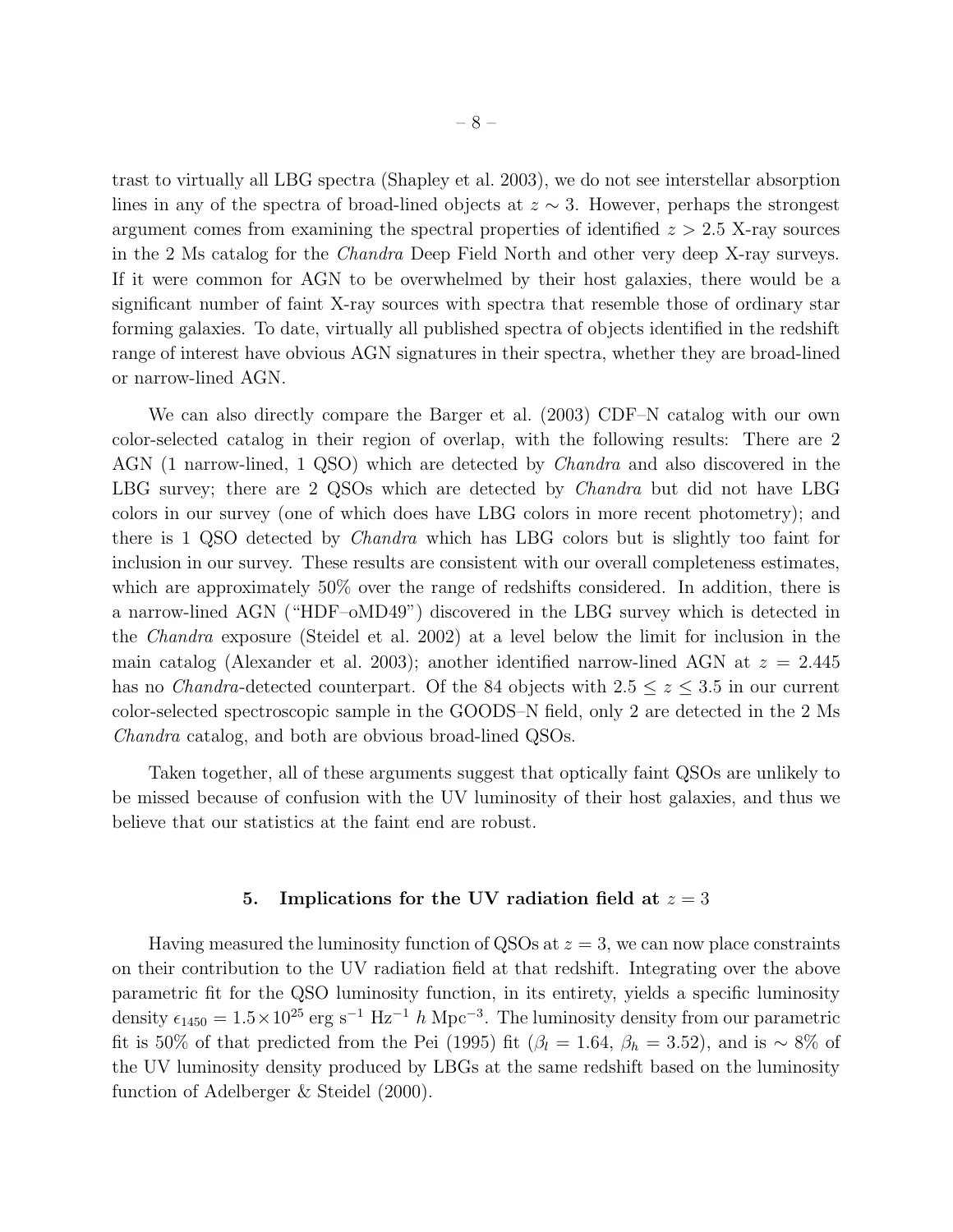Scaling the results of Haardt & Madau (1996), this fit for the LF produces an H I photoionization rate of  $\Gamma_{\text{H I}} \approx 8.0 \times 10^{-13} \text{ s}^{-1}$ , which can account for a metagalactic flux of  $J_{912} \approx 2.4 \times 10^{-22}$  erg s<sup>-1</sup> cm<sup>-2</sup> Hz<sup>-1</sup> sr<sup>-1</sup>. The ionizing background spectrum and He II ionization fraction, which affect this calculation, are the results of models and are discussed in detail by Haardt & Madau (1996). This value should be considered an upper limit, because the ability of ionizing photons produced by faint AGN to escape their host galaxies has not been measured, and may be lower than for the bright QSOs for which self-absorption in the Lyman continuum is rare (see  $SSB$ )<sup>1</sup>.

The constraints on the ionizing flux from "proximity effect" analyses of the  $Ly\alpha$  forest are uncertain, but are still consistent with the integrated QSO value  $z \sim 3$  (e.g. Scott et al. 2002). In any case, the ratio of the total non-ionizing UV luminosity density of star forming galaxies relative to that of QSOs at  $z \sim 3$  implies that QSOs must have a luminosity-weighted Lyman continuum escape fraction that is  $\gtrsim$  10 times higher than that of galaxies if they are to dominate the ionizing photon budget.

The detection of the He II Gunn–Peterson effect in  $z \sim 3$  QSO spectra has demonstrated that helium reionization occurs during this epoch. Unlike the reionization of hydrogen, which can be effected by radiation from both massive stars and QSOs, the reionization of helium requires the hard UV radiation produced only by QSOs. The improved measurement of the faint end slope, and hence the total UV luminosity density, will improve simulations of the progress of reionization, which have previously assumed the Pei (1995) value for the faint-end slope (e.g. Sokasian et al. 2002). Miralda-Escudé et al. (2000) have shown that the previously observed bright end of the luminosity function is sufficient to reionize helium by  $z = 3$  under most reasonable assumptions, so the flatter faint-end slope should not dramatically alter the current picture of He II reionization; however, our results may have an effect on the "patchiness" of the reionization as it progresses.

A fortunate consequence of the flat faint-end slope, with implications for IGM simulations, is that the integrated luminosity  $\int \Phi(L) L \, dL$  converges more rapidly, making the intregral insensitive to the lower limit of integration. Simulations will therefore be more robust, with less dependence on the poorly-understood low-luminosity AGN population at high redshift.

<sup>&</sup>lt;sup>1</sup>A propensity to have a higher fraction of Lyman continuum "self-absorbed" QSOs at faint UV luminosities would translate directly into an over-estimate of the completeness correction for a color selected survey such as ours, since an optically thick Lyman limit at the emission redshift makes a QSO more likely to be selected using our color criteria and we are missing fewer than our estimates above would indicate . In this case, we have over-corrected the space density, and the there would be even fewer faint QSOs than we measure above.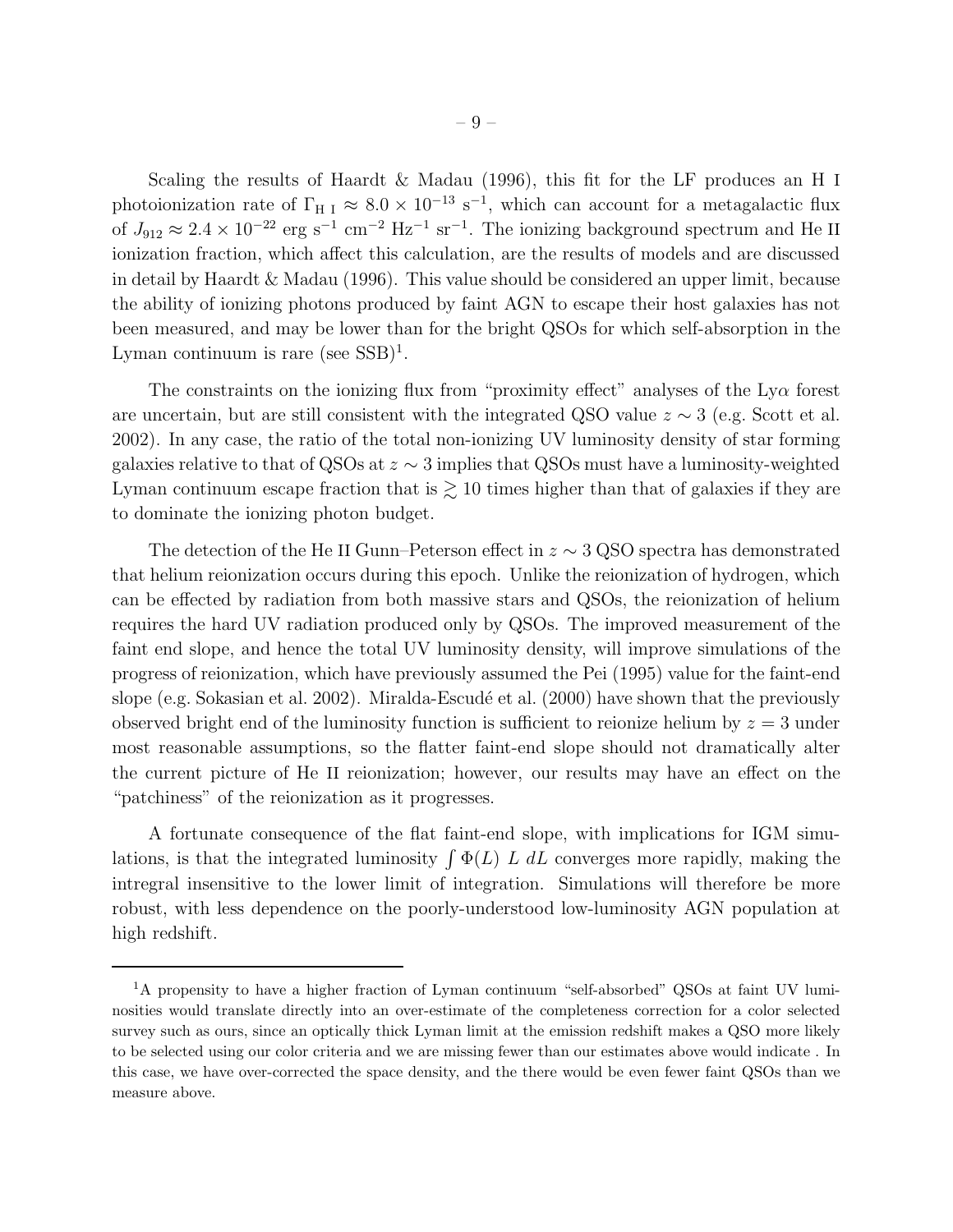# 6. Conclusions

Using the 11 QSOs discovered in the survey for  $z \sim 3$  Lyman-break galaxies, we have measured the faint end of the  $z = 3$  QSO luminosity function. This represents the first direct measurement of the faint end at high redshift. While the entire luminosity function remains well-fit by a double power law, the faint end slope differs significantly from the low-redshift value of  $\beta_l = 1.64$ , being best fit by a slope  $\beta_l = 1.24 \pm 0.07$ . This results in only half the total QSO UV luminosity compared to previous predictions. As measurements of  $J_{912}$  from the  $Ly\alpha$  forest continue to improve, we may find that this diminished luminosity from QSOs requires a substantial contribution from star-forming galaxies.

We believe that the survey described here is successful at detecting the same broadlined QSOs that could be detected in even the deepest X-ray surveys. While the faint X-ray sources that remain unidentified in the *Chandra* Deep Fields may be heavily obscured AGN of similar bolometric luminosity at similar redshifts, these objects do not contribute significantly to the UV luminosity density of the  $z \sim 3$  universe. For the first time, we have measured the space density of  $z \sim 3$  QSOs down to luminosities that account for essentially all of the UV photon production from AGN. This measurement is of primary interest for an understanding of the physical state of the IGM at high redshift, and not necessarily the evolution of black hole accretion, which is more difficult to quantify without extensive multiwavelength campaigns. Nevertheless, the results of this paper can be compared directly with a vast literature observing UV-selected broad-lined AGN. Our results on the QSO luminosity function suggest that either the mass function and accretion efficiency of super-massive black holes at  $z \sim 3$  is very different from that at lower redshift, or there has been significant differential evolution of AGN obscuration as a function of bolometric luminosity and/or redshift. If the results are interpreted as a difference in the mass function of supermassive black holes, then they may be consistent with some theoretical work which predicts that low-mass SMBHs form at smaller redshifts than the most massive black holes (e.g. Small & Blandford 1992).

We wish to extend special thanks to those of Hawaiian ancestry on whose sacred mountain we are privileged to be guests. Without their generous hospitality, most of the observations presented herein would not have been possible. We would also like to thank the staffs at the Keck and Palomar observatories for their invaluable assistance with the observations, and the anonymous referee for helpful suggestions. MPH, CCS, and AES have been supported by grant AST-0070773 from the U.S. National Science Foundation and by the David and Lucile Packard Foundation.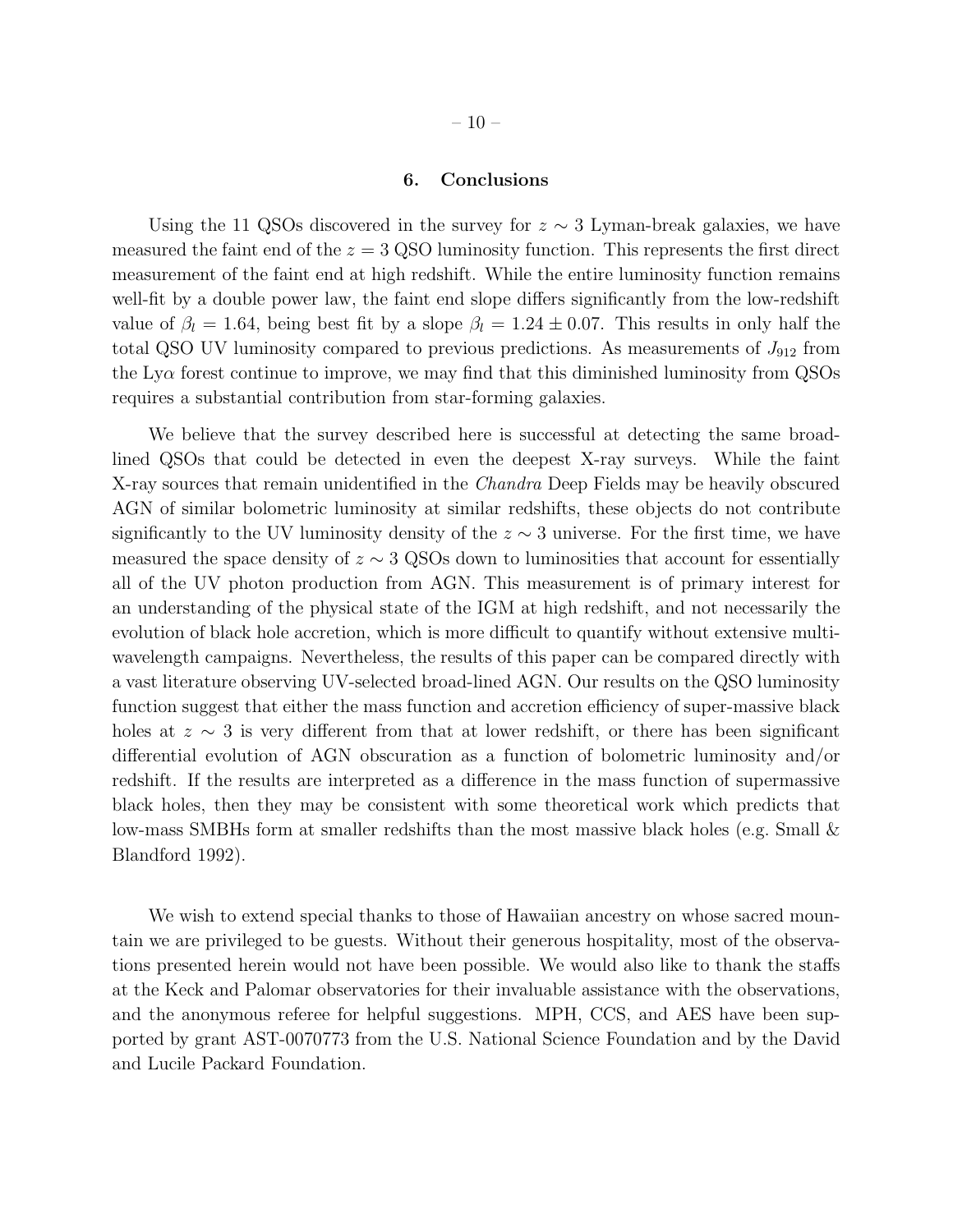#### REFERENCES

- Adelberger, K. L. 2002, PhD thesis, California Institute of Technology
- Adelberger, K. L., & Steidel, C. C. 2000, ApJ, 544, 218
- Alexander, D. M., Bauer, F. E., Brandt, W. N., Schneider, D. P., Hornschemeier, A. E., Vignali, C., Barger, A. J., Broos, P. S., Cowie, L. L., Garmire, G. P., Townsley, L. K., Bautz, M. W., Chartas, G., & Sargent, W. L. W. 2003, AJ, 126, 539
- Barger, A. J., Cowie, L. L., Capak, P., Alexander, D. M., Bauer, F. E., Fernandez, E., Brandt, W. N., Garmire, G. P., & Hornschemeier, A. E. 2003, ArXiv Astrophysics e-prints
- Bershady, M. A., Charlton, J. C., & Geoffroy, J. M. 1999, ApJ, 518, 103
- Boyle, B. J., Shanks, T., Croom, S. M., Smith, R. J., Miller, L., Loaring, N., & Heymans, C. 2000, MNRAS, 317, 1014
- Boyle, B. J., Shanks, T., & Peterson, B. A. 1988, MNRAS, 235, 935
- Fan, X., Strauss, M. A., Richards, G. T., Newman, J. A., Becker, R. H., Schneider, D. P., Gunn, J. E., Davis, M., White, R. L., Lupton, R. H., Anderson, J. E., Annis, J., Bahcall, N. A., Brunner, R. J., Csabai, I., Doi, M., Fukugita, M., Hennessy, G. S., Hindsley, R. B., Ivezić, Z., Knapp, G. R., McKay, T. A., Munn, J. A., Pier, J. R., Szalay, A. S., & York, D. G. 2001a, AJ, 121, 31
- Fan, X., Strauss, M. A., Schneider, D. P., Gunn, J. E., Lupton, R. H., Becker, R. H., Davis, M., Newman, J. A., Richards, G. T., White, R. L., Anderson, J. E., Annis, J., Bahcall, N. A., Brunner, R. J., Csabai, I., Hennessy, G. S., Hindsley, R. B., Fukugita, M., Kunszt, P. Z., Ivezić, Ż., Knapp, G. R., McKay, T. A., Munn, J. A., Pier, J. R., Szalay, A. S., & York, D. G. 2001b, AJ, 121, 54
- Haardt, F., & Madau, P. 1996, ApJ, 461, 20
- Hunt, M. P., Steidel, C. C., & Connolly, A. J. 2004, in prep.
- Jarvis, J. F., & Tyson, J. A. 1981, AJ, 86, 476
- Kennefick, J. D., Djorgovski, S. G., & de Carvalho, R. R. 1995, AJ, 110, 2553
- Koo, D. C., Kron, R. G., & Cudworth, K. M. 1986, PASP, 98, 285
- Madau, P. 1995, ApJ, 441, 18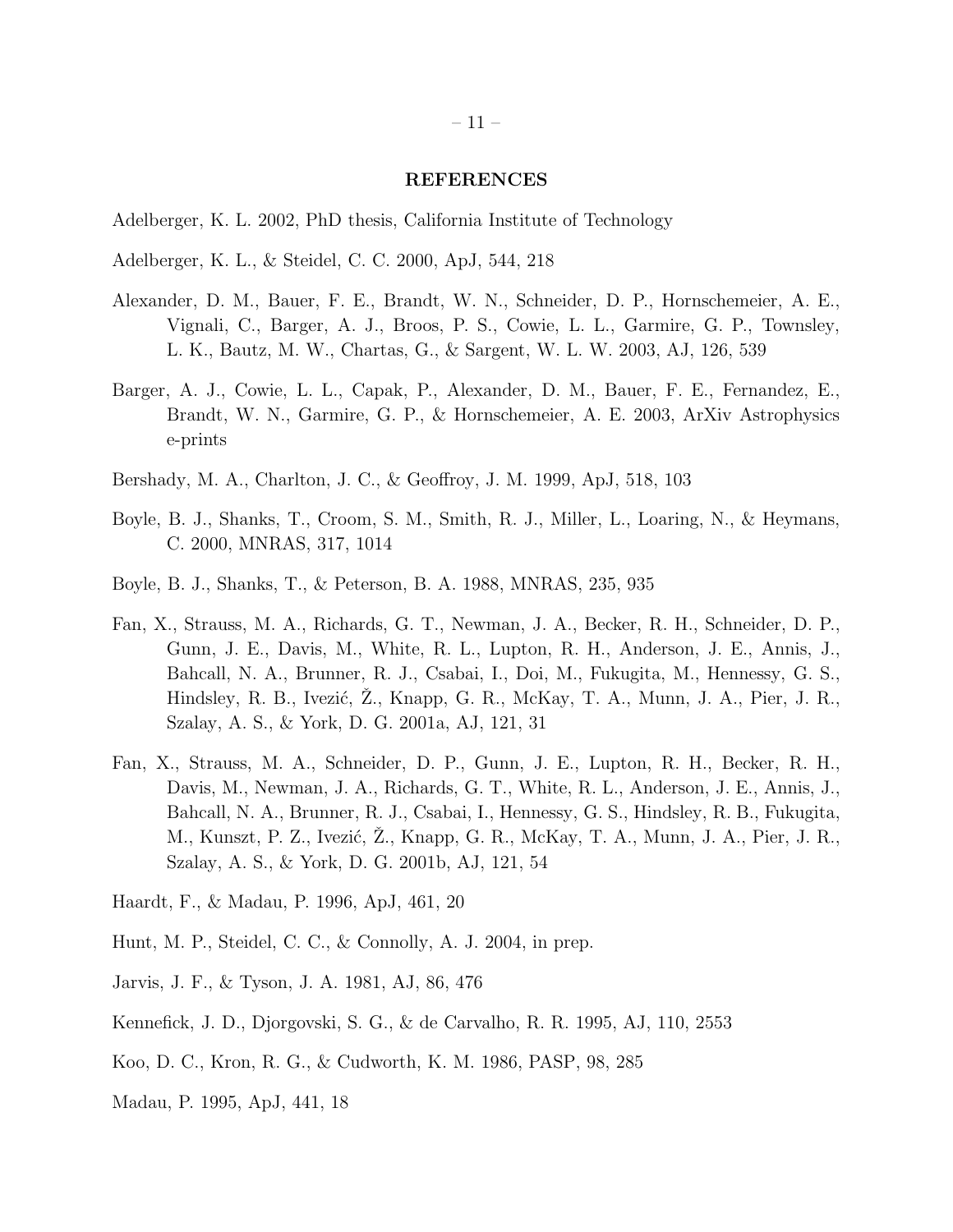- Miralda-Escudé, J., Haehnelt, M., & Rees, M. J. 2000, ApJ, 530, 1
- Pei, Y. C. 1995, ApJ, 438, 623
- Sargent, W. L. W., Steidel, C. C., & Boksenberg, A. 1989, ApJS, 69, 703
- Scott, J., Bechtold, J., Morita, M., Dobrzycki, A., & Kulkarni, V. P. 2002, ApJ, 571, 665
- Shapley, A. E., Steidel, C. C., Pettini, M., & Adelberger, K. L. 2003, ApJ, 588, 65
- Small, T. A., & Blandford, R. D. 1992, MNRAS, 259, 725
- Sokasian, A., Abel, T., & Hernquist, L. 2002, MNRAS, 332, 601
- Steidel, C. C., Adelberger, K. L., Shapley, A. E., Pettini, M., Dickinson, M., & Giavalisco, M. 2003, ApJ, 592, 728
- Steidel, C. C., & Hamilton, D. 1993, AJ, 105, 2017
- Steidel, C. C., Hunt, M. P., Shapley, A. E., Adelberger, K. L., Pettini, M., Dickinson, M., & Giavalisco, M. 2002, ApJ, 576, 653
- Vanden Berk, D. E., Richards, G. T., Bauer, A., Strauss, M. A., Schneider, D. P., Heckman, T. M., York, D. G., Hall, P. B., Fan, X., Knapp, G. R., Anderson, S. F., Annis, J., Bahcall, N. A., Bernardi, M., Briggs, J. W., Brinkmann, J., Brunner, R., Burles, S., Carey, L., Castander, F. J., Connolly, A. J., Crocker, J. H., Csabai, I., Doi, M., Finkbeiner, D., Friedman, S., Frieman, J. A., Fukugita, M., Gunn, J. E., Hennessy, G. S., Ivezić, Z., Kent, S., Kunszt, P. Z., Lamb, D. Q., Leger, R. F., Long, D. C., Loveday, J., Lupton, R. H., Meiksin, A., Merelli, A., Munn, J. A., Newberg, H. J., Newcomb, M., Nichol, R. C., Owen, R., Pier, J. R., Pope, A., Rockosi, C. M., Schlegel, D. J., Siegmund, W. A., Smee, S., Snir, Y., Stoughton, C., Stubbs, C., SubbaRao, M., Szalay, A. S., Szokoly, G. P., Tremonti, C., Uomoto, A., Waddell, P., Yanny, B., & Zheng, W. 2001, AJ, 122, 549
- Warren, S. J., Hewett, P. C., Irwin, M. J., & Osmer, P. S. 1991, ApJS, 76, 1
- Warren, S. J., Hewett, P. C., & Osmer, P. S. 1994, ApJ, 421, 412
- Wolf, C., Wisotzki, L., Borch, A., Dye, S., Kleinheinrich, M., & Meisenheimer, K. 2003, astro-ph/0304072

This preprint was prepared with the AAS LAT<sub>E</sub>X macros v5.2.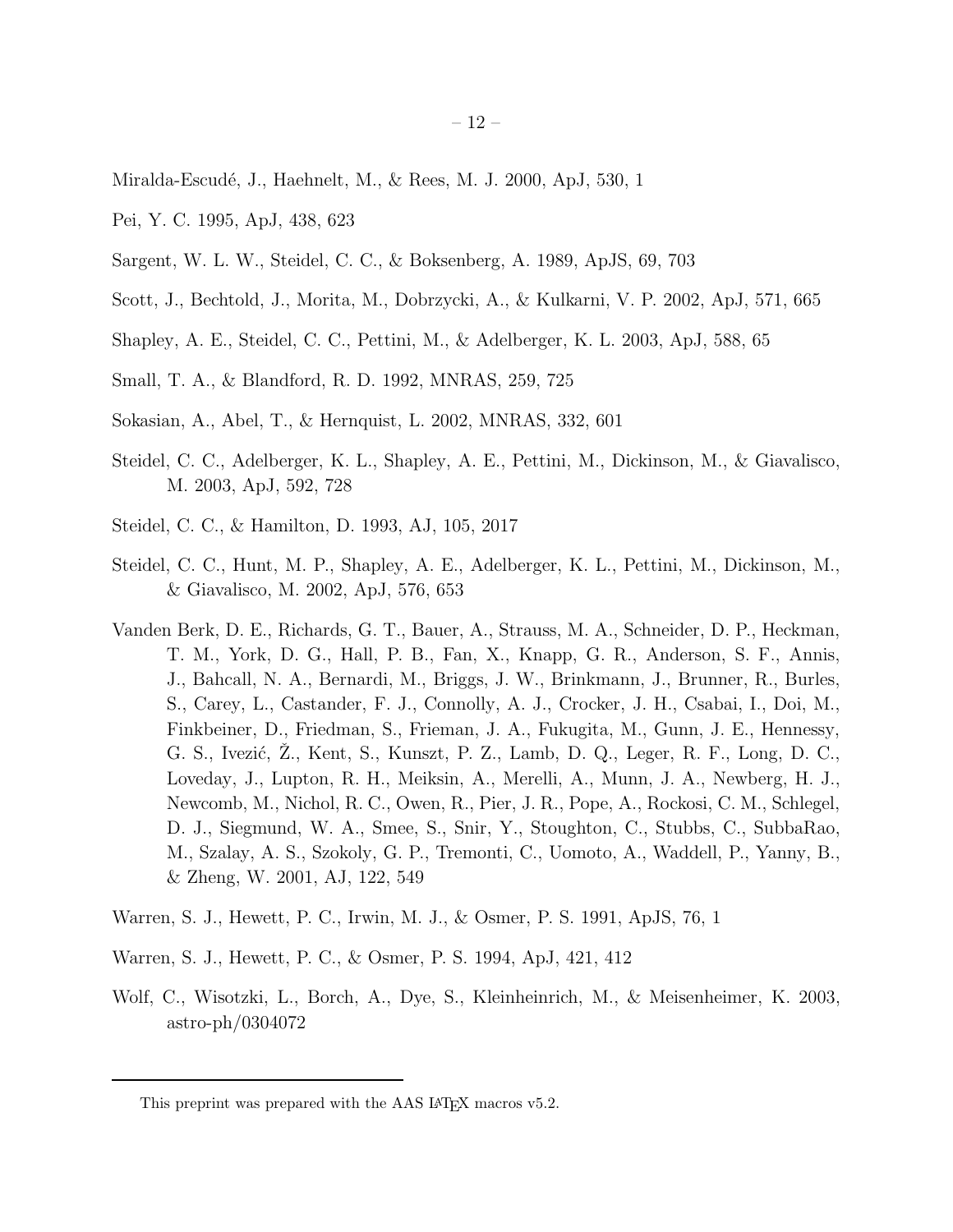

Fig. 1.— The 1450 Å UV luminosity density produced by QSOs as a function of absolute magnitude, assuming the  $z = 3$  luminosity function of Pei (1995) (dashed) and our fit described in Section 4 (solid). The differential luminosity density is shown by the black curve and is read from the left scale. The cumulative luminosity density is shown by the red curve and read from the right scale, which is normalized to the total. The magnitude limits of this work and other surveys are indicated by dashed lines. The corresponding apparent  $\mathcal{R}_s$  magnitude is indicated at the top. It is immediately clear that this work explores a substantially fainter portion of the luminosity function and accounts for virtually all of the total UV luminosity from QSOs.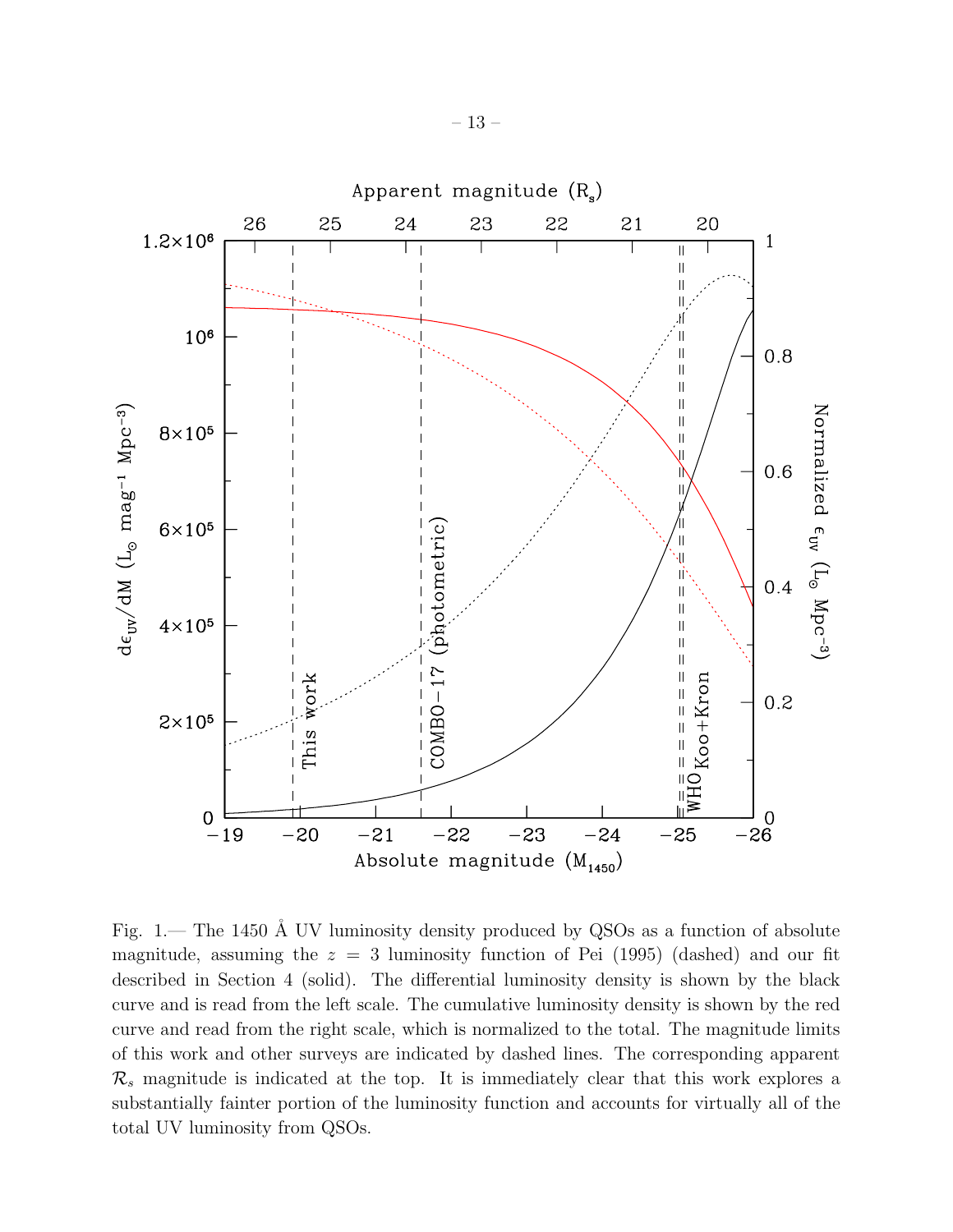

Fig. 2.— The fraction of simulated QSOs having measured colors that satisfy the photometric selection criteria (equations 1–4) as a function of redshift and apparent  $\mathcal{R}_s$  magnitude. The QSOs were simulated using the method described in Section 3.1. This plot does not include the effects of spectroscopic incompleteness. The centroid of the distribution, as a function of magnitude, is marked with a red curve. The grayscale levels are evenly spaced at 10% intervals; the darkest level represents completeness in excess of 90%.